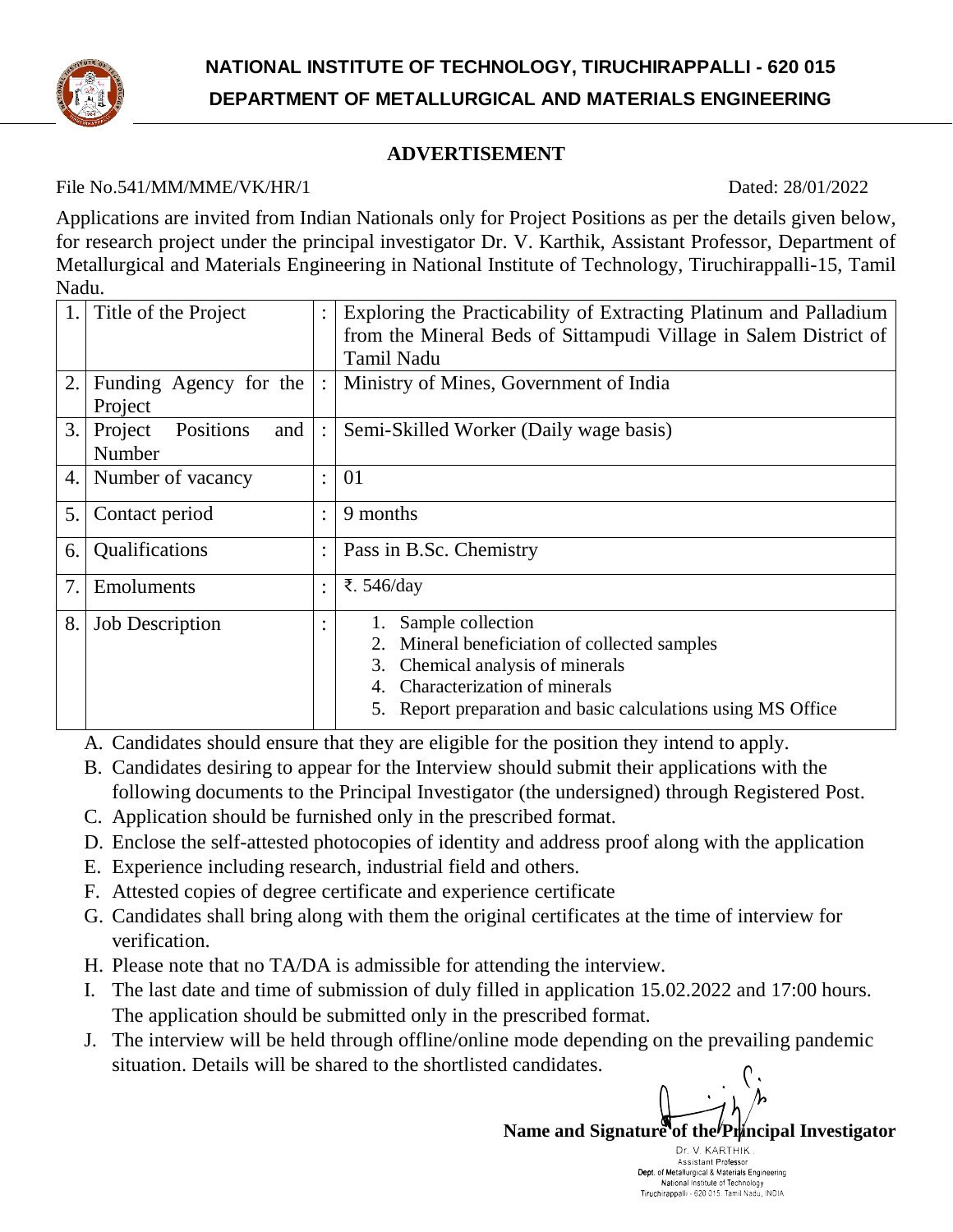## OFFICE OF THE DEAN (R & C), NIT, TIRUCHI

#### **RECRUITMENT OF TEMPORARY PROJECT STAFF --PRESCRIBED APPLICATION FOR THE POST OF SEMI-SKILLED WORKER**

| For Office Use only                     |  |
|-----------------------------------------|--|
| Serial Number allotted to the Applicant |  |

……………………………………………..

Signature of the Application Screening Committee Chairman

Paste here your recent passport size colour Photograph

## **APPLICATION FOR THE POST OF SEMI-SKILLED WORKER (DAILY WAGE BASIS)**

| 1. Name of the Candidate in full                                                                   |                 |            |                                                     |                 |              |  |
|----------------------------------------------------------------------------------------------------|-----------------|------------|-----------------------------------------------------|-----------------|--------------|--|
| 2. Nationality                                                                                     |                 |            |                                                     |                 |              |  |
| 3. Mother Tongue                                                                                   |                 |            |                                                     |                 |              |  |
| 4. Date of Birth                                                                                   |                 |            | Date                                                | Month           | Year         |  |
| 5. Sex                                                                                             |                 |            | Male / Female                                       |                 |              |  |
| 6. Marital Status                                                                                  |                 |            | Married / Single                                    |                 |              |  |
| 7. Category                                                                                        | SC / ST / OBC / |            | Please specify:                                     |                 |              |  |
| General                                                                                            |                 |            |                                                     |                 |              |  |
| 8. Address for communication with Mobile                                                           |                 |            |                                                     |                 |              |  |
| number and E Mail ID                                                                               |                 |            |                                                     |                 |              |  |
|                                                                                                    |                 |            |                                                     |                 |              |  |
| 9. Project Title                                                                                   |                 |            | Exploring the Practicability of Extracting Platinum |                 |              |  |
|                                                                                                    |                 |            | and Palladium from the Mineral Beds of Sittampudi   |                 |              |  |
|                                                                                                    |                 |            | Village in Salem District of Tamil Nadu             |                 |              |  |
| 10. Name of the Post applied for                                                                   |                 |            | Semi-Skilled Worker (Daily wage basis)              |                 |              |  |
| 11. Advertisement Number with Date                                                                 |                 |            | File No.541/MM/MME/VK/HR/1 Dated: 28/01/2022        |                 |              |  |
| Academic Career : Enclose photo copies of the qualifying degree certificates and mark sheets/grade |                 |            |                                                     |                 |              |  |
| cards showing the percentage of marks or CGPF from HSC onwards                                     |                 |            |                                                     |                 |              |  |
| Name of Exam                                                                                       | School /        | Board/     | Broad subjects                                      | Year of Passing | % of marks / |  |
|                                                                                                    | University      | University | of study                                            |                 | <b>GCPA</b>  |  |
| S.S.L.C                                                                                            |                 |            |                                                     |                 |              |  |
| H.S.C                                                                                              |                 |            |                                                     |                 |              |  |
| Graduation                                                                                         |                 |            |                                                     |                 |              |  |
| Any other                                                                                          |                 |            |                                                     |                 |              |  |

Enclose self-attested Xerox copies